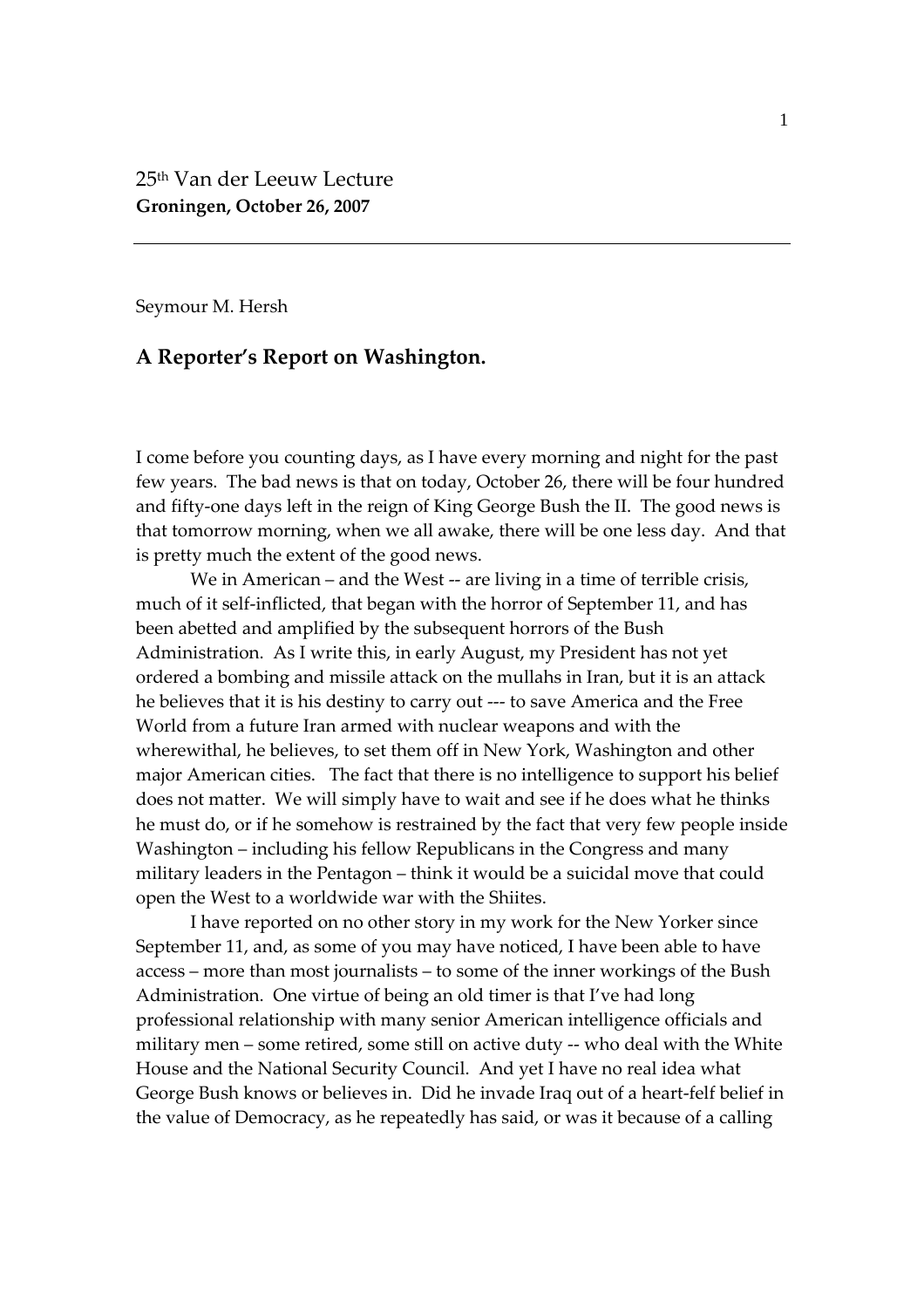stemming from his personal religious Faith, or was it his desire to ensure the safety of Israel, or was it maintain American access to the oil in the Middle East, or did he do it because his father chose not to go to Baghdad and overthrow Saddam Hussein in 1992, at the end of the first Gulf War?

I cannot stand here this evening and tell you that I have an answer, or even a good guess, to that question. Nor do I have any idea whether George Bush is even personally involved in the major decisions that have taken place. Common sense would suggest that of course he is, but my President has given his vice president, Dick Cheney, extraordinary authority – and political clout – that has left all of us guessing. Is today's mess the result of Cheney, or has Bush, with extraordinary cleverness, allowed us to focus on Cheney – as America's Bad Boy – while allowing Bush to cruise above the mess? I just don't know. I recall a very witty bit on television years back, when Ronald Reagan, the former B‐movie actor, was President. Reagan was depicted in the skit as seeming to be very much the dunce that many of us thought he was. The scene opened with him meeting in the Oval Office with a group of young students, and making his usual amiable and vague chit chat.. When the students left, a suddenly invigorated Reagan summoned his senior national security aides, walked to the side of his office, pressed a button, and the wall rolled back, revealing a detailed Top Secret map of the Soviet Union. A crisp and precise Reagan, suddenly speaking both English and fluent Russian, began instructing his aides to prepare for a clandestine mission inside Russia.

It was funny then, and very haunting now. Does Bush know what he's done to the Middle East with the invasion of Iraq and his continuing insistence that Democracy must come to all of the nations in the Middle East? Is the chaos we now have the result Bush and his neoconservative aides wanted all along? Chaos certainly seems acceptable to many in the White House. A few years back, the foreign minister of a major American European ally privately told me over lunch that he viewed Paul Wolfowitze, then the deputy secretary of defense, as the perfect Trotskyite, because Wolfowitz clearly was a believer, as was Trotsky, in permanent revolution. (The Foreign Minister later drove me nuts by refusing to let me publish that quote in the New Yorker, even anonymously, because – so he told me – only he was erudite enough to have made such a comparison and, thus, everyone would know it was he who had talked, whether cited by name or not.)

One fact is beyond controversy – President Bush has demolished many of the assumed legislative and constitutional limits on his power and given all of us a primer on how fragile the American Democracy is. None of the institutions meant to protect us from a domineering executive worked. Congress, which was controlled by the Republicans through the first six years of the Bush Presidency,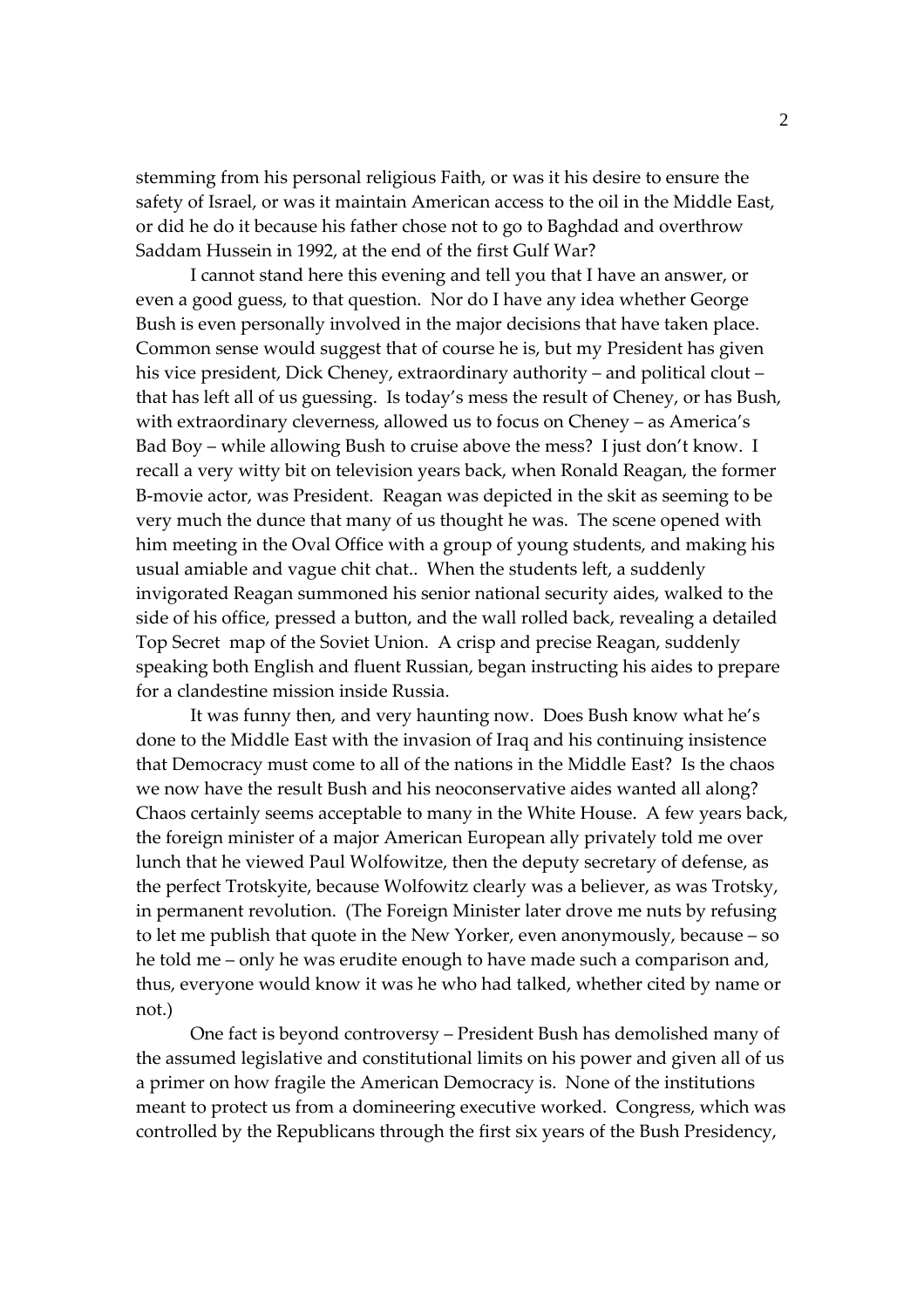utterly failed to fulfill its Constitutional role, and failed to provide any oversight of the White House's political and military actions. The senior leadership of the military did not stand up to the President's irrational decision to take the fight against Osama bin Laden to secular Iraq – many senior officers became, in fact, public cheerleaders for the madness of King George. The millions of workers in the federal bureaucracy also were silenced, and chose not to tell what was going on to the relevant Congressional committees or to the press. The failure of the American press corps is most distressing to me, as someone who spent his life believing that it is our job, as journalists, to hold public officials to the highest possible standards. The major newspapers and television networks were cowed by Bush, in the aftermath of 9‐11, and thus missed the most important moral issue of the decade – how the President and his minions lied and distorted the intelligence to drive us into the March, 2003, war against Iraq. It wasn't lack of knowledge – I worked for the New York Times in Washington throughout the 1970s – and my former colleagues made it clear in conversations with me that they understood how misleading the White House had been, but such views rarely made it into the pages of the newspaper in 2002 and 2003. I'm not sure how much was self-censorship – reporters being intimidated by the Bush Administration's trumpeted War on Terror – or how much of the failing was the responsibility of the editors. My own guess is that we could fire 90 per cent of the newspaper editors in America and immediately begin producing a better product. A good inside history of the press's role in Bush's ability to rally daily newspaper and television support for the war in Iraq remains to be written, and it must be.

Will there also be a good history of the inner working of the Bush Presidency? I'm not so sure. There is no reason to believe that Bush, or Cheney, have kept careful notes of their decision-making. Such record keeping may be a relic of the more transparent past, anyway. I recall am early morning breakfast I had last year with a U.S. General who had just returned from my extended onthe‐scene investigative trip to Afghanistan. His assignment was to produce a report for the one of the leading military men in Washington, and what he found, as he told me, made it clear that the U.S. and its allies were in grave trouble with the Taliban. At some point I asked the General, who I've known for a dozen or so years, when he had time to write his report. "Write a report, Sy?" he responded, with a shrug and raised eyebrows. "Write a report? I put nothing in writing. Just gave it orally." I have a hunch that historians of the future will find a paucity of historically significant documents in the archives of this Administration.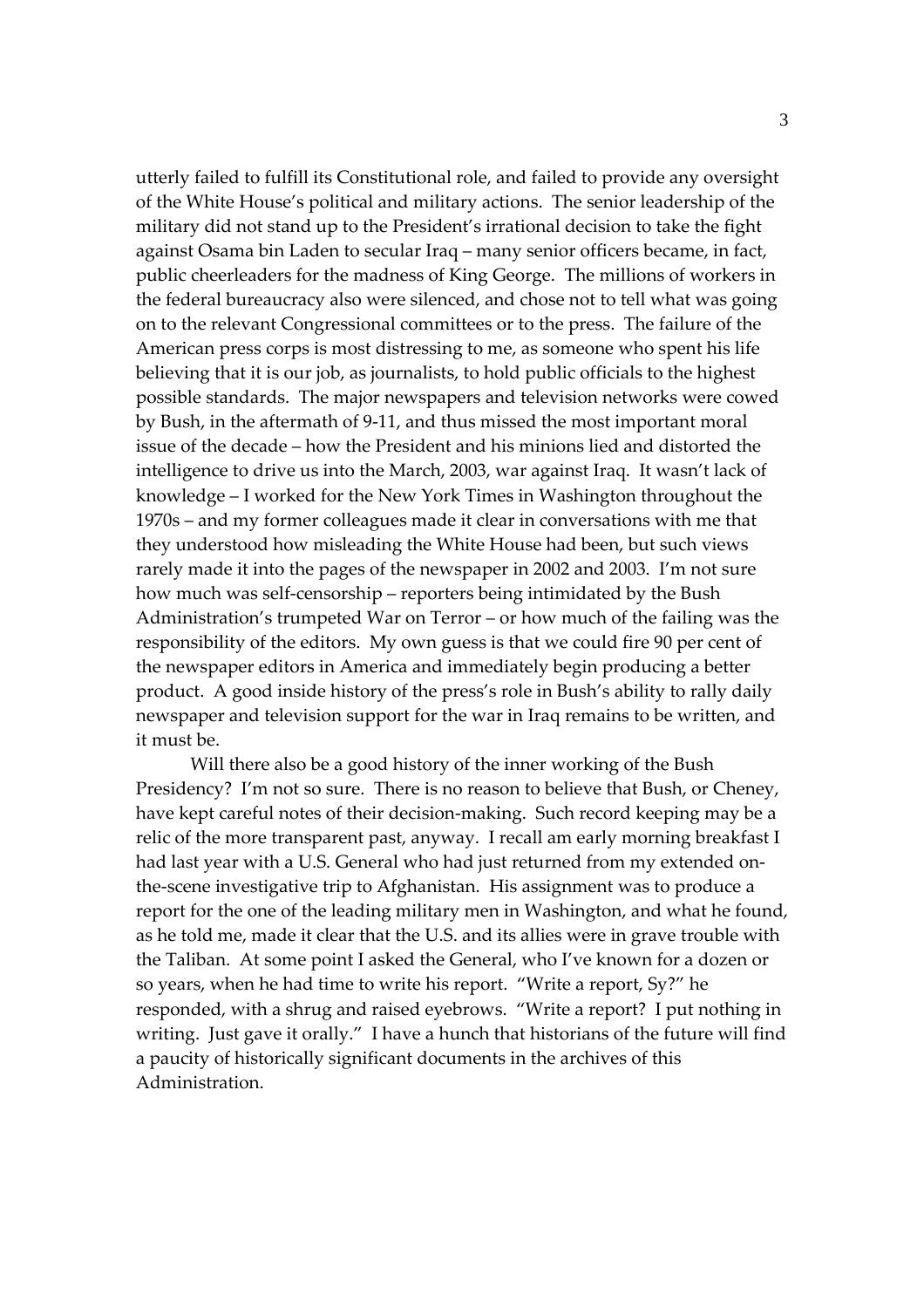This audience does not need to hear from me about how bad things are inside my country, or about the failures of the major western powers – and I meant most notably Great Britain – to restrain Washington. Germany and France also allowed themselves to be caught up, with England, in the American charade of limited discussions and threatened economic sanctions against Iran over Tehran's suspected nuclear weapons research program. At no time in public did any of our allies insist that that the Bush Administration turn to the most logical solution to the dispute – bilateral talks between Washington and Tehran. Perhaps the most amazing feat of this Presidency has been the ease with which George Bush has managed to escape any significant criticism for his refusal not to talk to those governments he disapproves of. Pretty amazing, when you think about it. The President of the most powerful nation in the world – with the most bombers and the most nuclear weapons – refuses to talk to the leaders of the governments he doesn't like. He doesn't speak to the Iranians, to the Syrians, to Hamas, to Hezbollah, and, for many years, to the North Koreans. And few complain about it.

I have not a clue where all of this will end. Will there be a general war in the Middle East, with the United States and its allies in the West and among the so-called moderate Sunni states of the Middle East – Jordan, Egypt, Saudi Arabia and the Gulf nations –fighting Iran, Syria, Hezbollah and various Shiite factions around the Globe? Will the essential contradiction of the American position in Iraq – we are nominally supporting a government there that is dominated by Shiites allied with Iran, and in a war to the death with many Sunni militias. The American contradiction, becoming clearer with each month, has been to covertly make peace with various Sunni tribes and militias, thus undercutting the shiite government that was elected and installed in power, with much fanfare in prior years, in what President Bush and minions insist were free and democratic elections. The dilemma in Iraq is ludicrous, deadly and defies a peaceful solution.

So let me stop talking about the obvious, and the obvious solution to the war in Iraq. (I will say that, in my view, there are just two options for ending the war: option A. get everyone out by midnight tonight, and option B, get everyone out by midnight tomorrow.) Let me now talk briefly about the other costs – to my fellow Americans who have been sent to fight this dirty war, as they have been sent to fight other dirty wars. And please understand, I am not dismissing or minimizing the hundreds of thousands of innocent Iraqi civilians who have been murdered, injured and displaced by the bombs and guns of the insurgents and the Americans. But there also is a cost, not always immediately seen, to those who do the killing and maiming. There are no winners in war – none.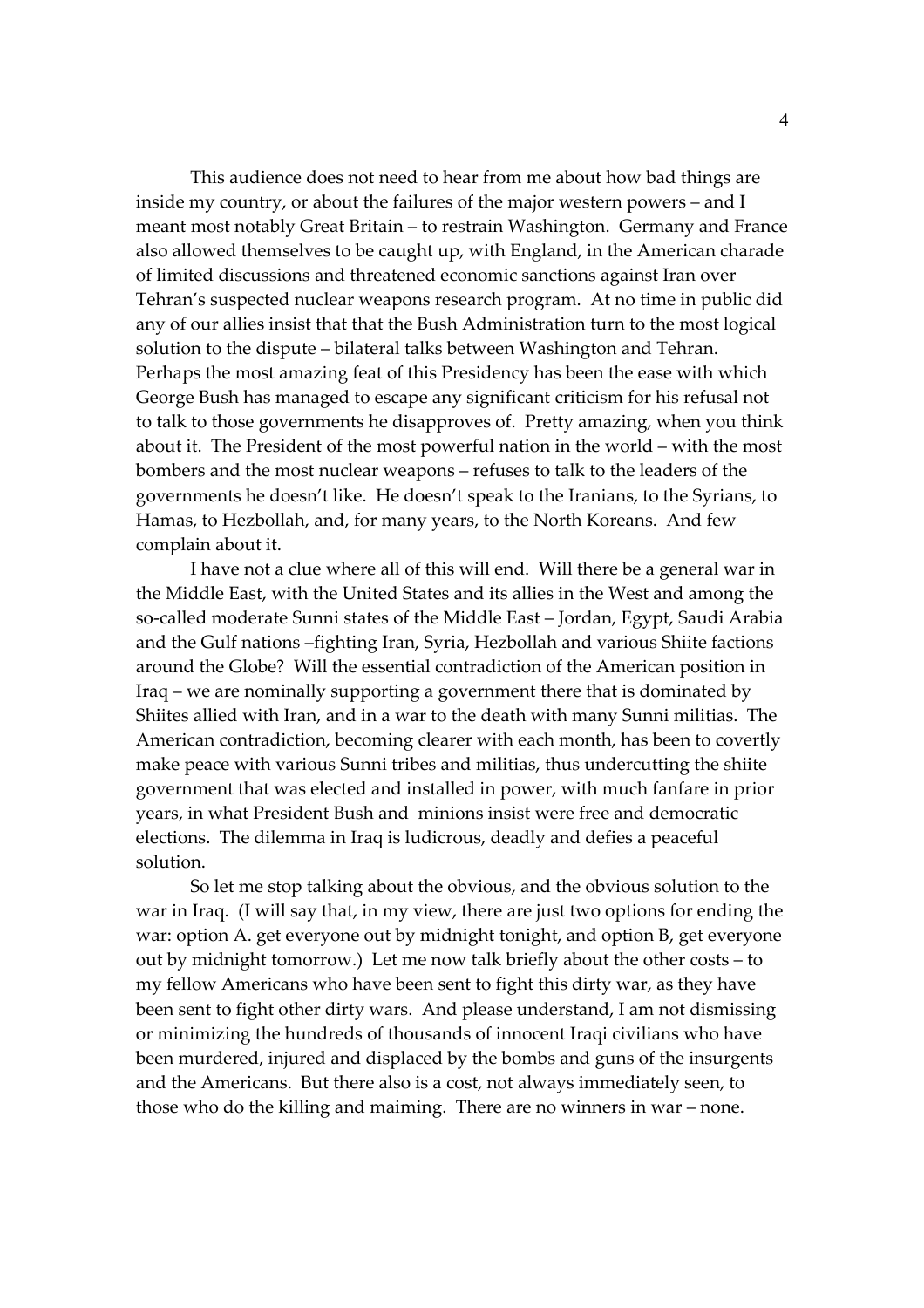My journalism career has been marked by two significant stories – in the late fall of 1969, as a freelance writer in Washington, I wrote a series of five newspaper articles about an American massacre at a village called My Lai 4 in South Vietnam. I won fame, fortune, glory, and a lot of awards, including the Pulitzer Prize, for those stories. In 2004, I wrote three dispatches in three weeks for the New Yorkers – quite a feat in itself, if anyone here knows about the rigorous checking and editing standards of the magazine – about the torture and abuse on Iraqi prisoners at Abu Ghraib, the infamous prison of Saddam's days located a few miles outside of Baghdad. The last of the stories raised questions about who at the top was responsible for the torture – questions that no one in America was ready then – and seemingly now ‐‐ to deal with.

I had begun publishing my material on My Lai – where more than five hundred and fifty Vietnamese women, children and old men were slaughtered on the morning of March 16, 1968, by a company of inexperienced American GIs – when I was told the story of Paul Meadlo by one of the soldiers who was there. Meadlo was a seventeen year old farm boy from southern Indiana who had enlisted in the Army, went through basic training, and was then sent with his unit, Charley Company of the Americal Division, to the jungles of South Vietnam at the end of 1967. For the next three months he and his colleagues "humped" – that is, stayed in the rice paddies and jungles of the South looking for Viet Cong. They never ran into the enemy but slowly found themselves being ground up by snipers, booby traps and mines – pretty much as it happens today in Iraq. There's no enemy in a uniform to fight – just mysterious killers who strike and run, leaving the civilians in the area to suffer the anger and revenge of the Americans. By mid‐March of 1968, Charley Company had lost more than a dozen men, without seeing a Viet Cong irregular or North Vietnamese soldier in uniform or engaging in anything close to a firefight. There were told on the evening of March 15 that they would be flown by helicopter to a village – My Lai 4 – early the next morning where intelligence said a battalion of hard core North Vietnamese fighters were located. That night, the kids did what American kids did then – toted a few joints – while the officers and senior enlisted men had their bottles of booze. In the morning they jumped into choppers and roared into the village, ready to kill or be killed. No enemy. Just hundreds of old men, women and children preparing breakfast. Inexplicably, or perhaps it simply was the way it was, the American soldiers gathered the civilians in three large ditches and began to execute them, with fire from their M‐1 rifles. Many soldiers did not participate – oh, they fired, but they fired high or wide. Paul Meadlo did what he was told to by his first lieutenant, William Calley (who would emerge as the role model for the massacre, although he was one of many officers on the scene). Meadlo fired clip after clip into the terrified Vietnamese gathered in the ditches,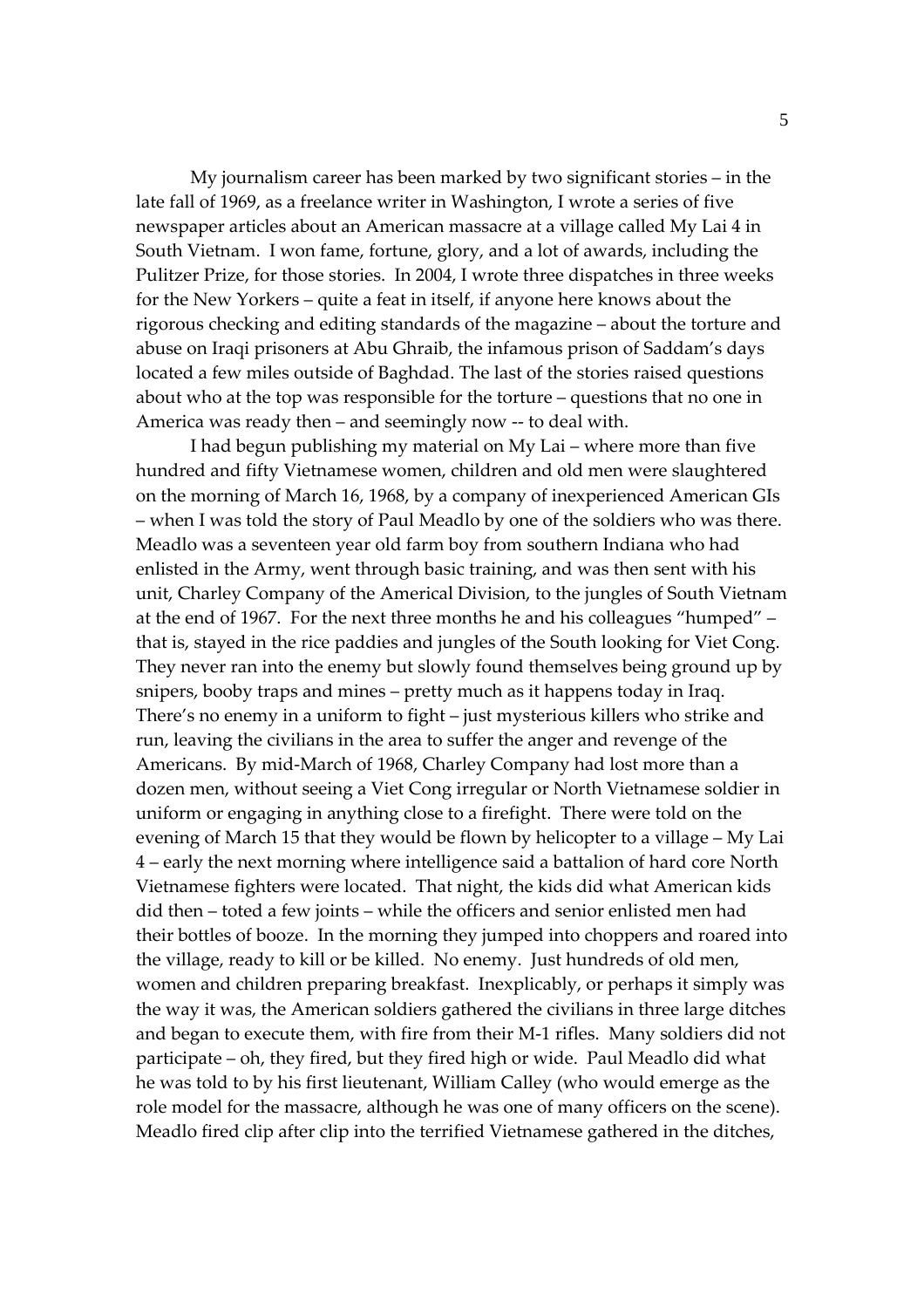pausing only to reload. At some point, it got quiet. The Americans took a lunch break amid the slaughter, sitting amidst the dead and eating their K rations. Sometime later, a keening was heard, and a young boy, perhaps two, perhaps three, began crawling his way up from the depths of the ditch, full of others' blood. His mother had somehow shoved him under her body and took the bullets meant for him. He reached the top of the ditch, emitting a cry that no one wanted to ever hear again, and began running away from the Americans. Lieutenant Calley pointed to Meadlo and said, "plug him." But Meadlo, faced with one little boy and not an amorphous mass, could not do it. Calley, with contempt, ran behind the child and shot him with a rifle in the back of his dead. The Strong Man.

On the next morning, Charley company was walking on a patrol near My Lai 4 when Paul Meadlo stepped on a land mine that blew off his right leg to the knee. A helicopter was summoned to evacuate him and, as he and the company waited, Meadlo began exclaiming, over and over again, what amount to a curse aimed at Calley: "God has punished me, Lieutenant Calley, and God will punish you. God has punished me, Lieutenant Calley, and God will punish you." The soldiers all began to urge the helicopter to get there and get him away from them.

I had written the first two stories about My Lai 4 in November, 1969, without hearing a word about Paul Meadlo – by then, a year and a half later, many of the soldiers had finished their Army tour of duty and returned home. It was, I would later conclude, a repressed. Finally, a GI asked me if I'd heard about Meadlo and his destroyed and his curse against Calley. I knew he lived in Indiana and I had one break – Meadlo, M‐E‐D‐L‐O, was not a common name. I found Meadlo in a telephone book in Indiana, as I knew I would – after spending many many hours calling information operators at various telephone exchanges throughout the state. His mother picked up the phone. They were still living, it turned out, on their farm near New Goshen, a very rural area near the Ohio River. I told Mrs. Meadlo that I wanted to see her son. She was noncommittal, but did said nothing when I told her I'd be there the next day. I was in Salt Lake City when I made that call, and flew through the night – via Chicago and Indianapolis, Indiana – to get to the farm by mid‐day. It was a run down chicken farm – clearly no man was around. The chickens were all over the place and the house itself, a wooden structure, looked precarious. I drove up in my rental car and climbed out. Mrs. Meadlo, who may have been fifty years old but looked much much older, came out to meet me. "I've come to talk to your son," I said. She pointed to the house and said he was there. She said she did not know if he would talk to me, but I was welcome to try. At that moment she hesitated ‐‐ and then this uneducated and unsophisticated woman from southern Indiana said to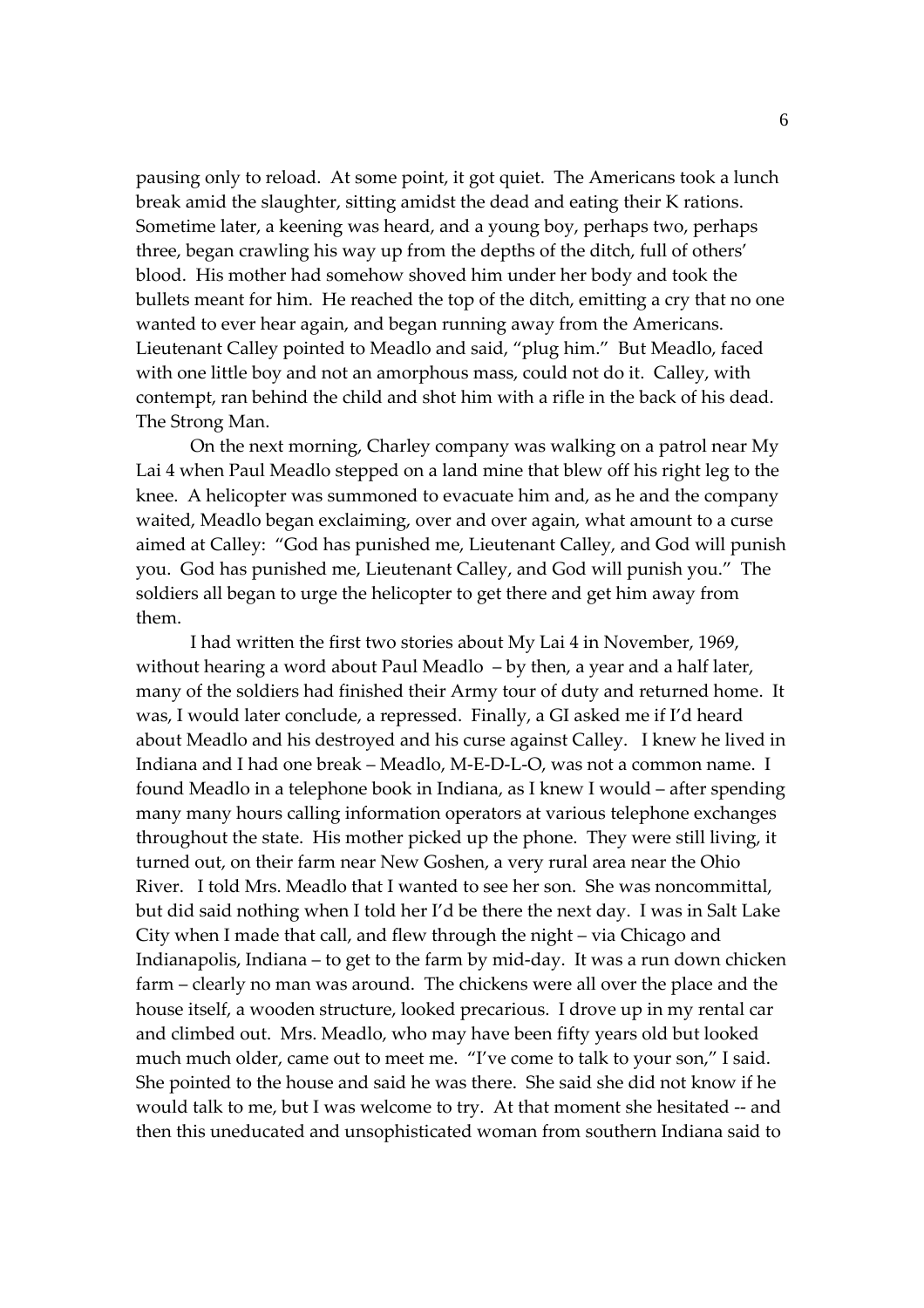me, with enormous bitterness – quote – "I gave them a good boy and they sent me back a murderer."

Flash forward thirty five years. I've published the first of my Abu Ghraib stories in the New Yorker and I'm being interviewed on national public radio. It's a call in show and one of the callers, a woman, tells me that she knows of a child who was in the unit at Abu Ghraib that committed the abuses and no one in the media has been returning her calls about it. On the air, I ask her to get a pencil and paper and then give her my private officer telephone number and tell to call. I figured, correctly, that most people listening to the show were either in their automobile and doing others things and would not get the number. I only got a few random callers over the next days but one of them was the woman. We arranged to meet at a restaurant for lunch at a fast food restaurant, somewhere in northeast American. I, of course, was very eager to talk to any soldier who had been at the Abu Ghraib. At some point during the lunch, when the woman decided she could trust me, she told me the following,. The soldier in question was a female member of the Army Reserves, a weekend warrior who joined the Reserves to get a little extra money for school, clothing or whatever. She was very pretty and had just been married when her unit was mobilized and sent to Iraq a few months after the war began in 2003. She and her fellow soldiers were trained primarily as military policemen, MPs as we call it, whose main skill was in directing traffic. Once in Iraq, however, they were eventually assigned as prison guards at Abu Ghraib and quickly got involved – this was in the early fall of 2003 ‐‐ in the fun and games that took place there. You've all seen photos and read stories, I assume, telling what I'm talking about. In early January of 2004, one of the soldiers in the MP unit went to the authorities with a CD depicting the horrific things that were taking place and everything came to a standstill. The young soldier, who was not directly involved in the torture, was returned home with her unit a few months later, in March of 2004. No outsider knew anything about Abu Ghraib or the internal Army investigation that was then under way. The young soldier returned as a different person, I was told. She was sullen, withdrawn, depressed. She did not want to talk to her family or engage with them in any meaningful way and, in fact, left her husband and moved to a nearby city. In late April, when the first Abu Ghraib stories and photographs were published, the woman went to see the child. (I'm purposely being vagued about their relationship.) She showed her a headline and asked if that was the reason for her behavior. The door, essentially, was slammed. The young soldier did not want to talk about it.

At this point, the woman recalled that she had provided the child with a portable computer with a DVD player installed in it before she left for Iraq. I subsequently learned that almost every GI assigned to Iraq arrived with a